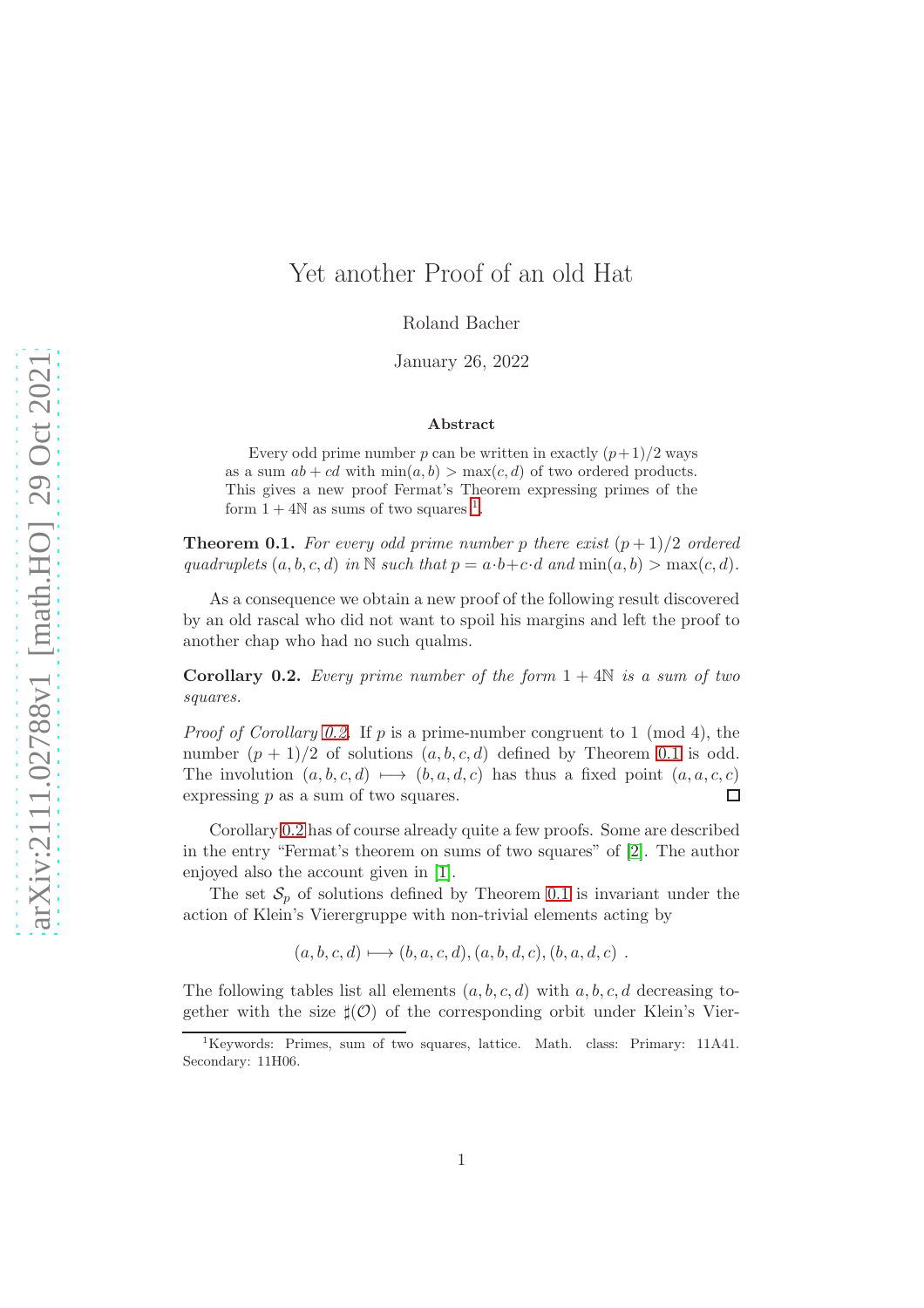ergruppe for the sets  $S_{29}$  and  $S_{31}$ :

| $\it a$ | $\boldsymbol{b}$ |                | $c \ d$        | $\sharp(\mathcal{O})$ | $\it a$ | $\boldsymbol{b}$ |   | $c \, d$       | $\sharp(\mathcal{O})$ |
|---------|------------------|----------------|----------------|-----------------------|---------|------------------|---|----------------|-----------------------|
| 29      | 1                | 0              | $\Omega$       | $\overline{2}$        | 31      | $\mathbf{1}$     | 0 | $\theta$       | $\overline{2}$        |
| 14      | 2                | $\mathbf{1}$   | 1              | $\overline{2}$        | 15      | 2                | 1 | 1              | $\overline{2}$        |
| 7       | $\overline{4}$   | 1              | 1              | $\overline{2}$        | 10      | 3                | 1 | 1              | $\overline{2}$        |
| 9       | 3                | $\overline{2}$ | 1              | 4                     | 6       | 5                | 1 |                | $\overline{2}$        |
| 5       | $5-5$            | $\overline{4}$ |                | $\overline{2}$        | 7       | $\overline{4}$   | 3 | 1              |                       |
| 5       |                  | $5\quad 2$     | $\overline{2}$ |                       | 9       | 3                | 2 | $\overline{2}$ | $\overline{2}$        |
| 5       | $\overline{4}$   | - 3            | 3              | $\overline{2}$        | 5       | 5 <sup>5</sup>   | 3 | $\overline{2}$ | $\overline{2}$        |
|         |                  |                |                | 15                    |         |                  |   |                | 16                    |

Establishing complete lists  $S_p$  of solutions for small primes is rather pleasant and rates among the author's more confessable procrastinations.

We proceed now by giving an elementary proof of Theorem [0.1.](#page-0-2)

A last Section contains a few remarks and ends with a somewhat speculative part.

## 1 Proof of Theorem [0.1](#page-0-2)

We state the following reformulation of Pick's Theorem<sup>[2](#page-1-0)</sup>:

<span id="page-1-2"></span>**Lemma 1.1.** Two linearly independent elements  $u, v$  of a 2-dimensional lattice  $\Lambda$  form a basis of the lattice  $\Lambda$  if and only if the triangle with vertices  $(0, 0), u, v$  contains no other elements of  $\Lambda$ .

Proof. This is an easy corollary of Pick's Theorem.

It follows also from the observation that the parallelogram with vertices  $(0,0), u, v, u + v$  is a fundamental domain of the sub-lattice  $\mathbb{Z}u + \mathbb{Z}v$  of  $\Lambda$ spanned by  $u$  and  $v$ .  $\Box$ 

<span id="page-1-1"></span>**Lemma 1.2.** If  $f_1$ ,  $f_2$  and  $g_1$ ,  $g_2$  are two bases of a 2-dimensional lattice  $\Lambda$  =  $\mathbb{Z}f_1+\mathbb{Z}f_2=\mathbb{Z}g_1+\mathbb{Z}g_2$  such that  $\{\pm f_1,\pm f_2\}$  and  $\{\pm g_1,\pm g_2\}$  do not intersect, then  $\{\pm g_1, \pm g_2\}$  is contained in a two opposite connected components of  $\mathbb{R}^2 \setminus (\mathbb{R} f_1 \cup \mathbb{R} f_2).$ 

Lemma [1.2](#page-1-1) can be remembered easily: The lines  $\mathbb{R} f_1, \mathbb{R} f_2$  and  $\mathbb{R} g_1, \mathbb{R} g_2$ defined by two generating sets  $f_1, f_2$  and  $g_1, g_2$  of a two-dimensional lattice are never intertwined.

*Proof.* Up to sign-changes and up to exchanging the roles of  $f_1$  and  $f_2$  we have otherwise  $f_1 = \alpha g_1 + \beta g_2$  and  $f_2 = \gamma g_1 - \delta g_2$  where  $\alpha, \beta, \gamma, \delta$  are strictly positive integers. This implies that  $g_1$  belongs to the segment joining  $\frac{1}{\alpha}f_1$  to  $\frac{1}{\gamma}f_2$  contained in the convex hull of  $(0,0), f_1, f_2$ . The assumption  $g_1 \notin \{f_1, f_2\}$  shows that this contradicts Lemma [1.1.](#page-1-2) П

<span id="page-1-0"></span><sup>&</sup>lt;sup>2</sup>Pick's theorem gives the area  $\frac{1}{2}b + i - 1$  of a closed lattice polygon P (with vertices in  $\mathbb{Z}^2$ ) containing b lattice points  $\partial P \cap \mathbb{Z}^2$  in its boundary and i lattice points in its interior.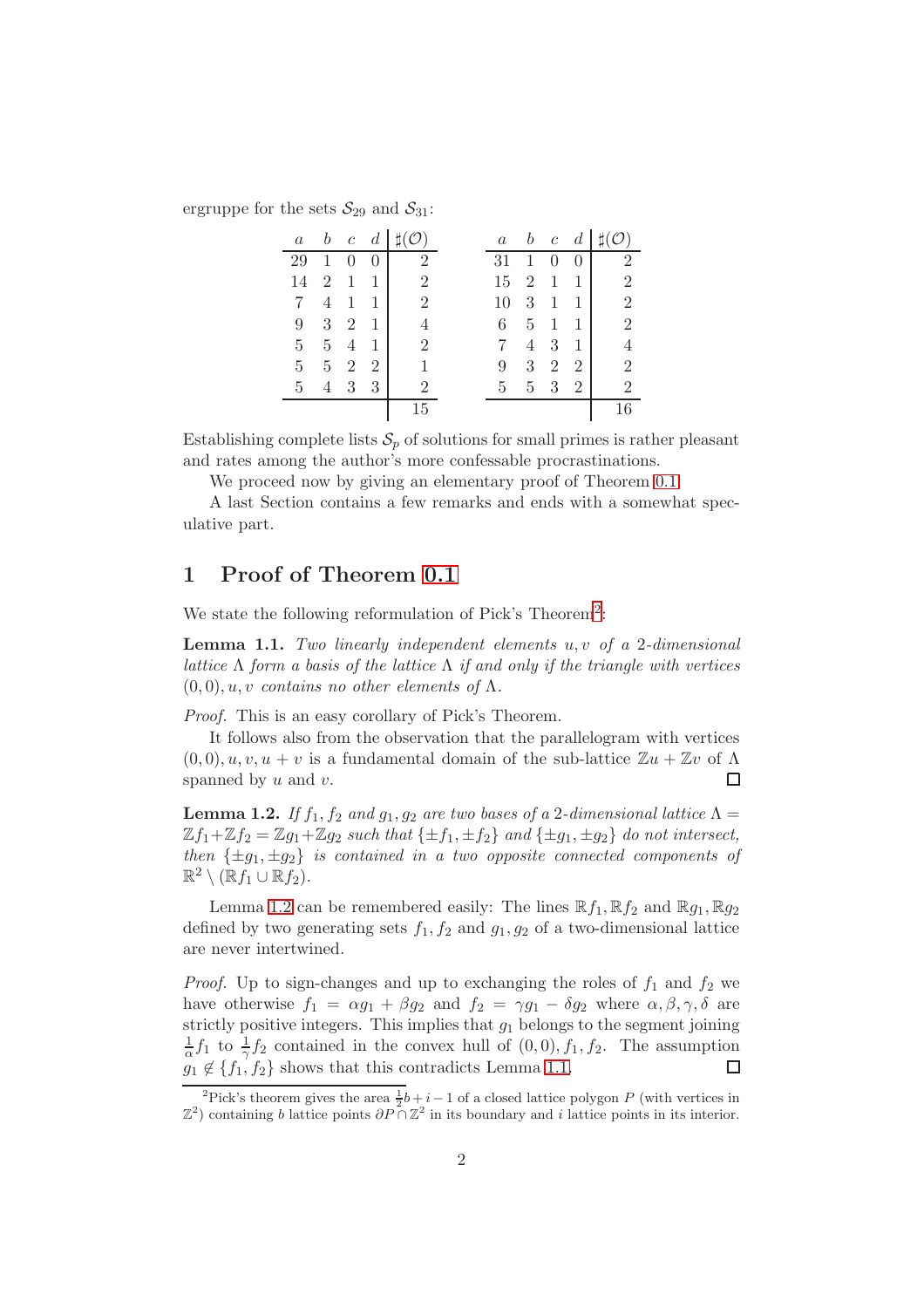We consider the eight open cones of  $\mathbb{R}^2$  forming the complement of the four lines defined by  $xy(x^2 - y^2) = 0$ . We call these eight open cones windmill-cones (mainly as an attempt to turn the content of this paper into a piece of loftier mathematics) and we colour them alternately black and white, starting with a black E-NE windmill-cone  $\{(x, y) | 0 < y < x\}$  (using the conventions of wind-roses).

A sub-lattice M of finite index in  $\mathbb{Z}^2$  has a black (respectively white) monochromatic basis if it is generated by two elements  $b_1, b_2$  such that the set  $\{\pm b_1, \pm b_2\}$  intersects all four open black (respectively white) windmillcones.

### <span id="page-2-1"></span>**Lemma 1.3.** All monochromatic bases of a lattice have the same colour.

*Proof.* If  $b_1, b_2$ , respectively  $w_1, w_2$ , is a black, respectively white, monochromatic basis of  $\mathbb{Z}b_1+\mathbb{Z}b_2 = \mathbb{Z}w_1+\mathbb{Z}w_2$  then the four lines defined by  $\mathbb{R}b_1, \mathbb{R}b_2$ and  $\mathbb{R}w_1, \mathbb{R}w_2$  are intertwined in contradiction with Lemma [1.2.](#page-1-1)  $\Box$ 

An odd prime-number  $p$  and an integer  $\mu$  define a sub-lattice

<span id="page-2-2"></span>
$$
\Lambda_{\mu}(p) = \{(x, y) \in \mathbb{Z}, \mid x + \mu y \equiv 0 \pmod{p}\}\
$$
 (1)

of index  $p$  in  $\mathbb{Z}^2$ .

<span id="page-2-0"></span>**Proposition 1.4.** Every lattice  $\Lambda_{\mu}(p)$  with  $2 \leq \mu \leq p-2$  has a monochromatic basis.

*Proof.*  $\Lambda_u(p)$  contains obviously no elements of the form  $(\pm m, 0)$  or  $(\pm m, \pm p)$ with m in  $\{1, 2, \ldots, p-1\}$ . Since p is prime,  $\Lambda_{\mu}(p)$  contains no elements of the form  $(0, \pm m), (\pm p, \pm m)$  with m in  $\{1, \ldots, p-1\}$ . Moreover, for  $\mu$  in  $\{2,\ldots,p-2\}$  considered as a subset of the finite field  $\mathbb{Z}/p\mathbb{Z}$ , the elements 1+μ and 1−μ are invertible in  $\mathbb{Z}/p\mathbb{Z}$ . This implies that  $Λ<sub>μ</sub>(p)$  contains also no elements of the form  $(\pm m, \pm m)$  with m in  $\{1, \ldots, p-1\}$ . The intersection of a (black or white) windmill-cone with  $[-p, p]^2$  defines thus a triangle of area  $p^2/2$  whose boundary contains no lattice-points of  $\Lambda_\mu(p)$  except for its three vertices. Lemma [1.1](#page-1-2) implies now that every open (black or white) windmill-cone contains a non-zero element  $(x, y)$  of  $\Lambda_\mu(p)$  with coordinates  $x, y$  in  $\{\pm 1, \pm 2, \ldots, \pm (p-1)\}.$  Let  $b_1$  be such a point in the black E-NE windmill-cone and let  $b_2$  be such a point in the black N-NW windmill-cone. Let Q be the parallelogram with vertices  $\pm b_1, \pm b_2$ . If the interior of Q contains a non-zero element  $\tilde{b}$  of  $\Lambda_{\mu}(p)$  in a black windmill-cone, replacing  $b_1$  or  $b_2$  by  $\pm \tilde{b}$  yields a smaller parallelogram  $\mathcal{Q}'$  strictly contained in  $\mathcal{Q}$ . Iterating this construction leads finally to a parallelogram  $\tilde{Q}$  such that  $\tilde{Q} \cap \Lambda_{\mu}(p)$  intersects open black windmill-cones only in vertices. If  $\tilde{Q}$  contains no elements of  $\Lambda_{\mu}(p)$  in open white windmill-cones we get a black monochromatic basis by Lemma [1.1](#page-1-2) Otherwise  $\pm b_1, \pm b_2$  generate a strict sub-lattice of  $\Lambda_\mu(p)$  and Lemma [1.1](#page-1-2) implies that  $Q \cap \Lambda_\mu(p)$  intersects all four white windmill-cones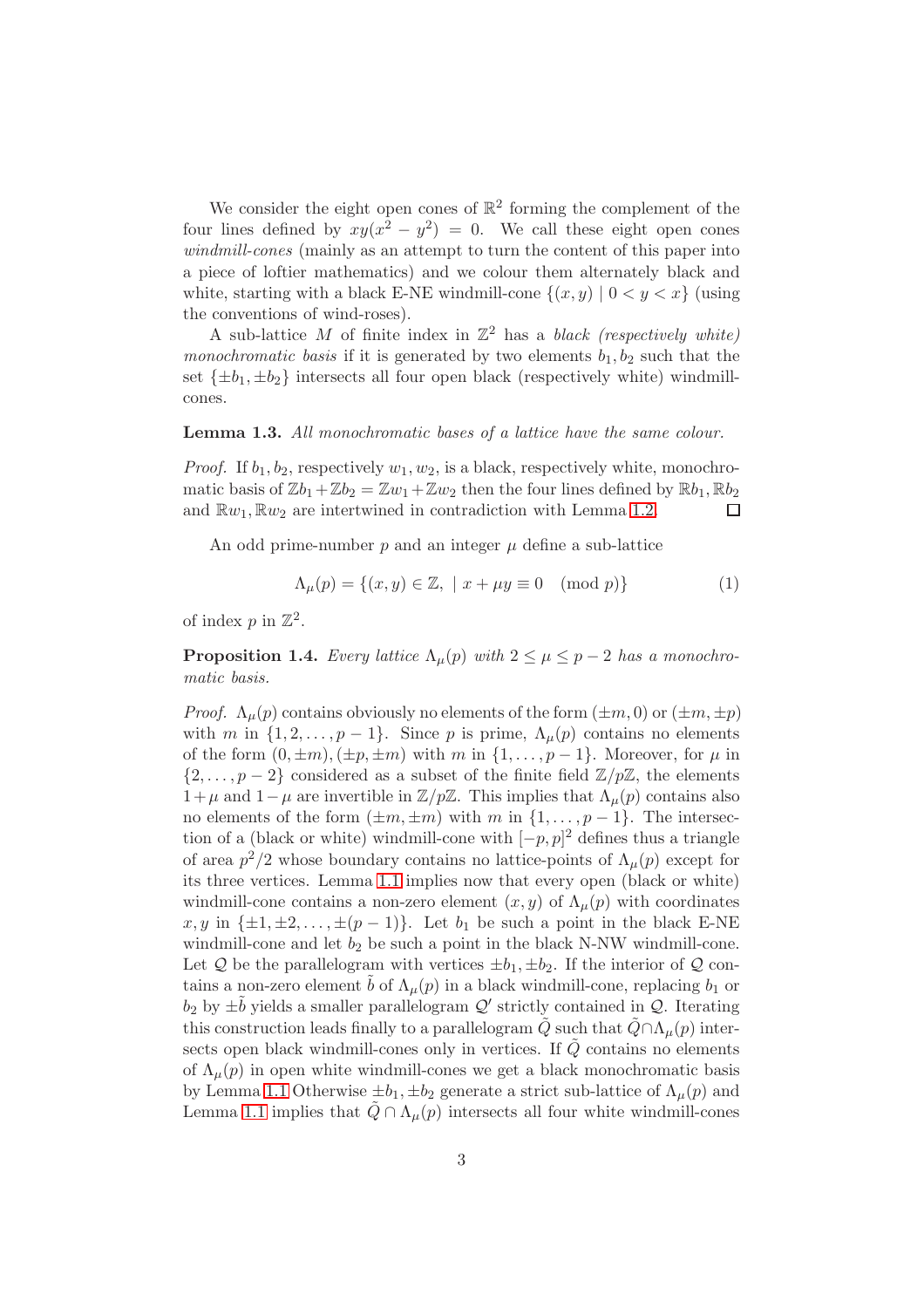in non-zero elements  $\pm w_1, \pm w_2$  of  $\Lambda_\mu(p)$ . Switching colours and restarting the previous construction with the parallelogram spanned by  $\pm w_1, \pm w_2$  ends<br>the proof. the proof.

We call a black monochromatic basis  $u, v$  of a lattice  $\Lambda_{\mu}(p)$  (with  $\mu$  in  $\{2,\ldots,p-2\}$  reduced if  $u=(a,c), v=(-d,b)$  with  $a,b,c,d\in\mathbb{N}$  such that  $\min(a, b) > \max(c, d).$ 

<span id="page-3-0"></span>Lemma 1.5. A reduced black monochromatic basis is uniquely defined by one of its elements.

*Proof.* Let  $u = (a, c), v = (-d, b)$  be a reduced black monochromatic basis of  $\Lambda = \mathbb{Z}u + \mathbb{Z}v$ . The element v belongs necessarily to one of the two closest affine lines parallel to  $\mathbb{R}^n$  which intersect  $\Lambda$ . Since v belongs to the open black N-NW windmill-cone, v belongs to the closest line  $L_{+}$  intersecting  $\Lambda$ which is parallel to  $\mathbb{R}u$  and strictly above  $\mathbb{R}u$ . Reducedness of the basis  $u, v$ shows that v is the rightmost element of the intersection of  $L_+ \cap \Lambda$  with the open black N-NW windmill-cone.

An analogous argument shows that  $v$  determines  $u$  uniquely.

 $\Box$ 

<span id="page-3-1"></span>**Proposition 1.6.** Given an odd prime number p, a lattice  $\Lambda_{\mu}(p)$  with  $\mu$  in  $\{2,\ldots,p-2\}$  has either only white monochromatic bases or it has a unique reduced black monochromatic basis.

Proof. Proposition [1.4](#page-2-0) shows that such a lattice contains either black or white monochromatic bases. They are either all black or all white by Lemma [1.3.](#page-2-1) We can thus assume that  $\Lambda_{\mu}(p)$  has only black monochromatic bases. We chose such a basis with  $u$  and  $v$  respectively in the open black E-NE and N-NW windmill-cone. Replacing u if necessary with  $u - sv$  we can assume that  $u$  is the lowest element of the open E-NE windmill cone which belongs to  $u+\mathbb{R}v\cap\Lambda_\mu(p)$ . Replacing similarly v with  $v+tu$  we can similarly assume that  $v$  is the rightmost element of the open N-NW windmill-cone which belongs to  $v + \mathbb{R}u \cap \Lambda_\mu(p)$ .

The set  $u = (a, c), v = (-d, b)$  is clearly still a black monochromatic basis of  $\Lambda_u(p)$ . We claim that u, v is reduced. Observe first that the inclusion of u in the open black E-NE windmill-cone implies  $0 < c < a$ . The inclusion of v in the open black N-NW windmill-cone implies similarly  $0 < d < b$ . Since  $\Lambda_u(p) \cap \mathbb{R}(1,0) = \mathbb{Z}(p,0)$ , we have either  $u - v = (p,0)$  which leads to the contradiction  $\Lambda_u(p) = \mathbb{Z}(p,0) + \mathbb{Z}(1,0)$  or the vector  $u - v = (a + d, c - b)$ belongs to the lower half-plane and we have  $b > c$ . An analogous argument shows that  $v + u$  belongs to the half-plane  $\{(x, y), x > 0\}$ . This implies the inequality  $a > d$ . We have thus a black basis  $u = (a, c), v = (-d, b)$ with  $a, b, c, d$  in N such that  $\min(a, b) > \max(b, c)$ . This shows that  $u, v$  is a reduced black monochromatic basis.

Assume now that  $\Lambda_{\mu}(p)$  has two reduced black monochromatic bases  $u = (a, c), v = (-d, b)$  and  $u' = (a', c'), v' = (-d', b')$ . Lemma [1.5](#page-3-0) shows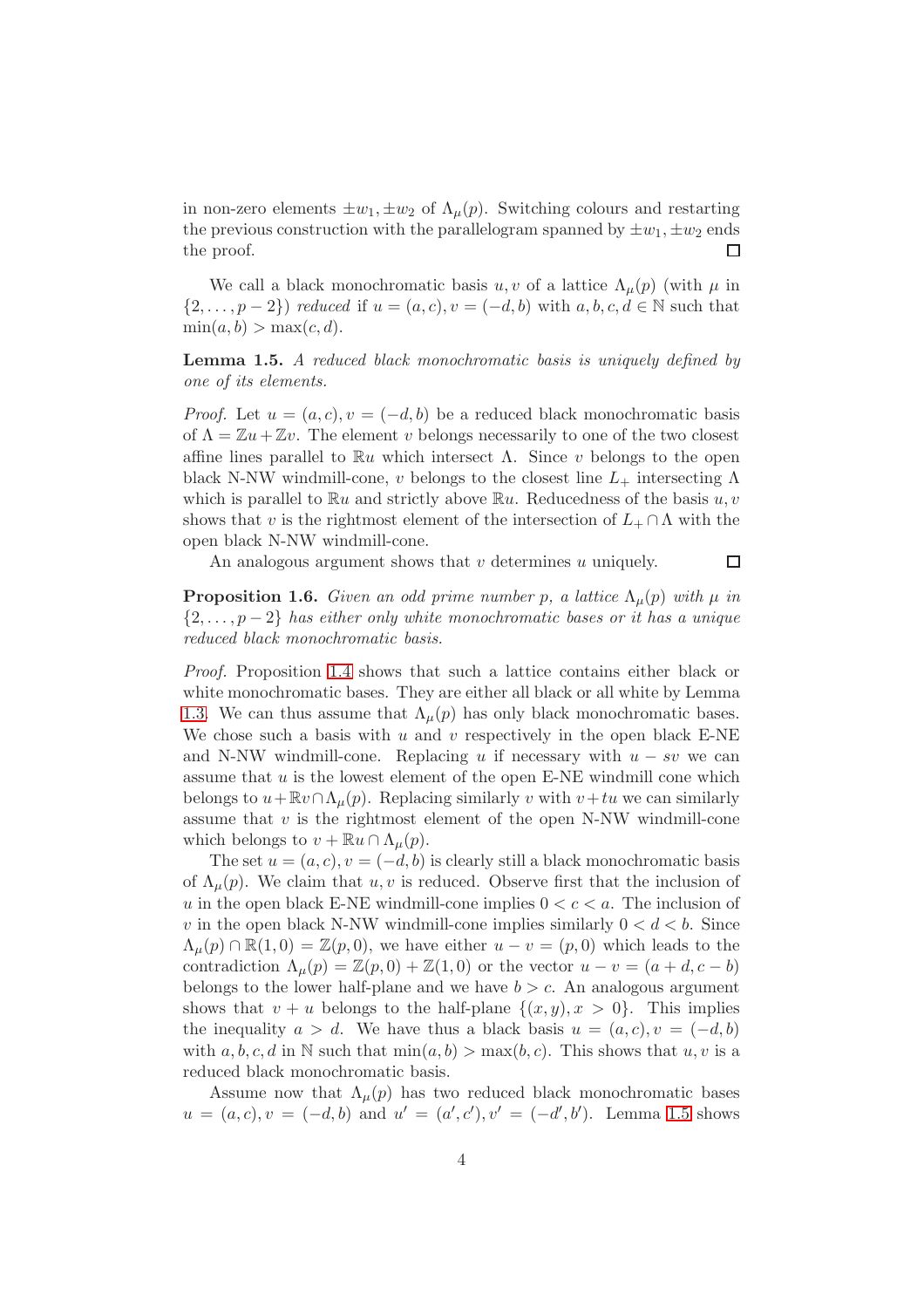that  $\mathbb{R}u, \mathbb{R}v$  and  $\mathbb{R}u', \mathbb{R}v'$  are four distinct lines which are not intertwined by Lemma [1.2.](#page-1-1) Up to exchanging  $u, v$  with  $u', v'$ , we can suppose that  $u', v'$ belong to the open cone  $(0, +\infty)u+(0, +\infty)v$  spanned by u and v. We have thus  $u' = \alpha u + \beta v$  and  $v' = \gamma u + \delta v$  with  $\alpha, \beta, \gamma, \delta$  strictly positive integers. Reducedness of the black monochromatic basis  $u, v$  implies that  $v + u$  does not belong to the black N-NW windmill-cone containing  $v$ . It is thus either an element of the closure of the white N-NE windmill-cone or it belongs to the black E-NE windmill-cone containing  $u$ .

Suppose first that  $u+v$  is an element of the closed white N-NE windmillcone. Since  $\alpha + \beta$  and  $\gamma + \delta$  are both at least equal to 2 and since  $u', v'$  belong respectively to the black E-NE and the N-NW windmill cones, the element  $u + v$  belongs to the closed segment joining  $\frac{2}{\alpha + \beta} u'$  to  $\frac{2}{\gamma + \delta} v'$  contained in the convex hull of  $(0,0), u', v'$ . This is a contradiction by Lemma [1.1.](#page-1-2)

All lattice points  $v + u$ ,  $v + 2u$ ,  $v + 3u$ , ... are thus elements of the open black E-NE windmill-cone containing u. The affine line  $L = \gamma u + \mathbb{R}v$  intersects thus  $\Lambda_{\mu}(p)$  in at least two elements  $\gamma u, \gamma u + v$  of the E-NE windmillcone. Since v has slope strictly smaller than  $-1$ , the intersection of  $L =$  $\gamma u + \mathbb{R}v$  with the white N-NE windmill-cone is strictly longer than the intersection of  $L$  with the black E-NE windmill-cone. The intersection of  $L$ with the open white E-NE windmill-cone contains thus at least one element of  $\Lambda_{\mu}(p)$ . This implies  $\delta \geq 3$  where

$$
v' = (-d', b') = \gamma u + \delta v = \gamma(a, c) + \delta(-d, b)
$$

and we get  $b' = \gamma c + \delta b \ge c + 3b$ .

Since the open strip bounded by the two parallel lines  $\mathbb{R}v$  and  $(a, c) + \mathbb{R}v$ contains no elements of  $\Lambda_u(p)$  and since v has slope strictly smaller than  $-1$ , an element  $(x, y)$  of  $\Lambda_{\mu}(p)$  contained in the open black E-NE windmill-cone satisfies  $x \ge a/2$ . Applying this to  $u' = (a', c')$  we get  $a' \ge a/2$ . We have now

$$
p = a'b' + c'd' > a'b' \ge \frac{a}{2}(c+3b) = ab + a\frac{b+c}{2} > ab + ac > ab + cd = p
$$

ending the proof.

*Proof of Theorem [0.1.](#page-0-2)* Given an odd prime number p, we denote by  $S_p$  be the set of all associated solutions  $(a, b, c, d)$  defined by Theorem [0.1.](#page-0-2)

We associate to a solution  $(a, b, c, d)$  in  $S_p$  the two vectors  $u = (a, c), v =$  $(-d, b)$  and we consider the sub-lattice  $\Lambda = \mathbb{Z}u + \mathbb{Z}v$  of index  $p = ab - c(-d)$ in  $\mathbb{Z}^2$  generated by u and v. Since p is prime, there are exactly two solutions with  $cd = 0$ , given by  $(p, 1, 0, 0)$  and  $(1, p, 0, 0)$  corresponding to the lattices  $\mathbb{Z}(p, 0) + \mathbb{Z}(0, 1)$  and  $\mathbb{Z}(1, 0) + \mathbb{Z}(0, p)$ .

We suppose henceforth  $cd > 0$ . The vectors u and v are contained respectively in the black E-NE and the black N-NW windmill-cone and form a reduced black monochromatic basis of the lattice Λ.

 $\Box$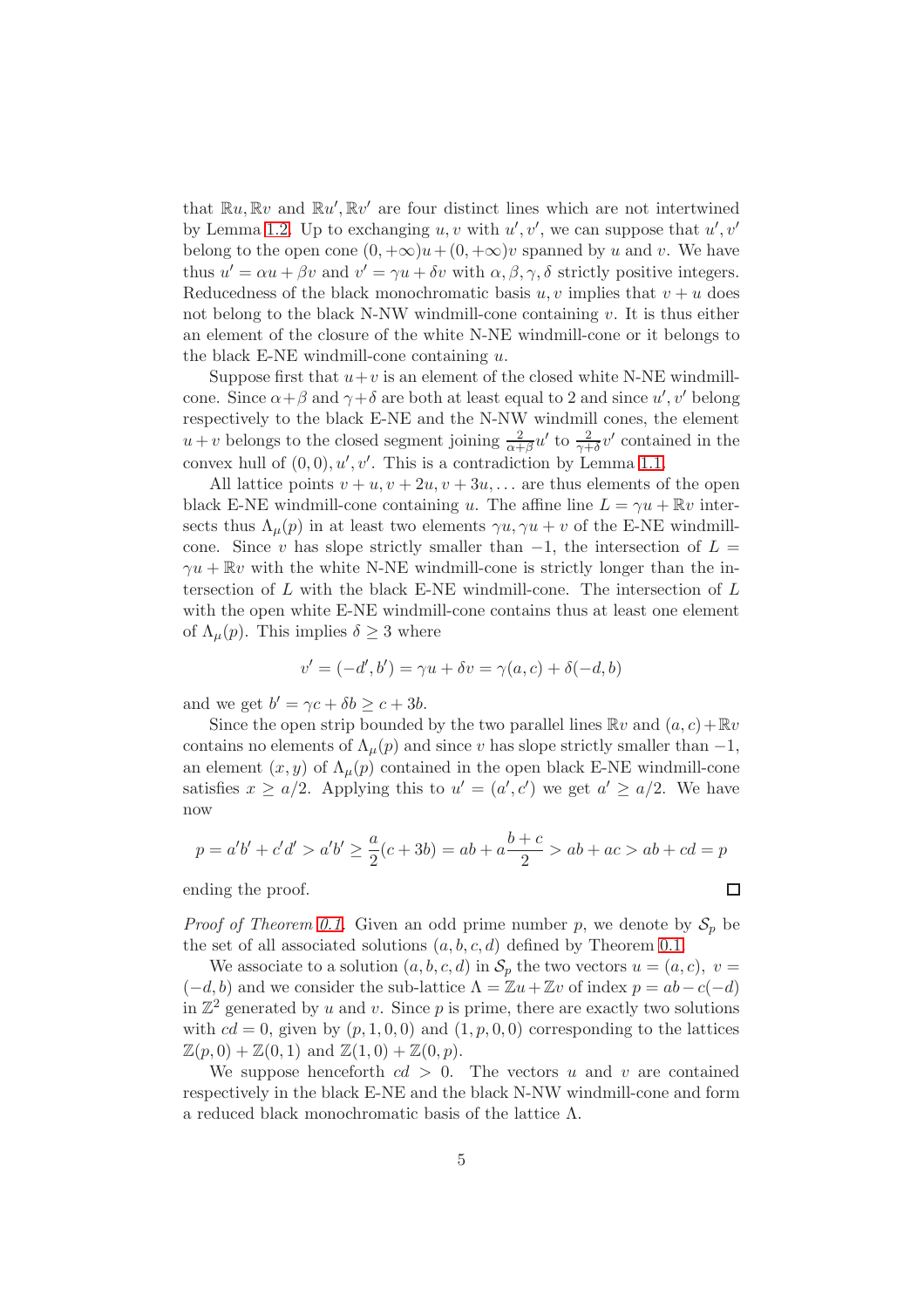Sub-lattices of prime-index  $p$  in  $\mathbb{Z}^2$  are in bijection with the set of all  $p+1$ points on the projective line  $\mathbb{P}^2 \mathbb{F}_p$  over the finite field  $\mathbb{F}_p$ . More precisely, a point  $[a:b]$  of the projective line defines the lattice

$$
\Lambda_{[a:b]} = \{(x,y) \in \mathbb{Z}^2 \mid ax + by \equiv 0 \pmod{p}\}
$$

corresponding to the lattice  $\Lambda_{\mu}$  (defined by [\(1\)](#page-2-2)) with  $\mu \equiv b/a \pmod{p}$  for a invertible.

We have already considered lattices associated to the two solutions with  $cd = 0$ . The lattices corresponding to  $\mu \equiv \pm 1 \pmod{p}$  have no monochromatic basis and yield thus no solutions. All  $(p-3)$  lattices  $\Lambda_{\mu}$  with  $\mu \in$  $\{2,\ldots,p-2\}$  have monochromatic bases by Proposition [1.4.](#page-2-0)

Since  $\Lambda_{\mu}$  and  $\Lambda_{p-\mu}$  (respectively  $\Lambda_{\mu^{-1} \pmod{p}}$ ) differ by a horizontal (respectively diagonal) reflection, they have monochromatic bases of different colours. Proposition [1.6](#page-3-1) shows thus that there are  $(p-3)/2$  different values of  $\mu$  in  $\{2,\ldots,p-2\}$  which give rise to a lattice  $\Lambda_{\mu}$  corresponding to a solution in  $(a, b, c, d)$  in  $S_p$  with  $cd \neq 0$ . The set  $S_p$  contains thus exactly  $(p-3)/2 + 2 = (p+1)/2$  elements.  $(p-3)/2 + 2 = (p+1)/2$  elements.

**Remark 1.7.** The lattice  $\Lambda = \mathbb{Z}(a, c) + \mathbb{Z}(-d, b)$  associated to a solution  $(a, b, c, d)$  in  $S_p$  has a fundamental domain given by the union of the rectangle of size  $a \times b$  with vertices  $(0, 0), (a, 0), (a, c), (0, c)$  and of the rectangle of size  $d \times c$  with vertices  $(a, 0), (a + d, 0), (a + d, c), (a, c).$ 

# 2 Complements

### <span id="page-5-1"></span>2.1 Constructing the solution associated to  $\pm \mu$  in  $\{2, \ldots, p-2\}$

Every pair of opposite elements  $\pm \mu$  represented by an integer  $\mu \in \{2, \ldots, p-\}$ 2} defines exactly one solution in  $\mathcal{S}_p$  and all solutions except  $(p, 1, 0, 0)$  and  $(1, p, 0, 0)$  are of this form. The associated solution can be constructed as follows: Gaußian lattice-reduction applied to

$$
\Lambda_\mu(p)=\mathbb{Z}(p,0)+\mathbb{Z}(-\mu,1)=\{(x,y)\ |\ x+\mu y\equiv 0\pmod{p}\}
$$

yields a basis containing a shortest vector w in  $\Lambda_{\mu}(p)$ . Proposition [2.1](#page-5-0) below shows how to deduce from this a black monochromatic basis either of  $\Lambda_\mu(p)$ or of  $\Lambda_{-\mu}(p)$ . The first part of the proof of Proposition [1.6](#page-3-1) shows how to construct a reduced basis  $(a, c), (-d, b)$  (associated to the solution  $(a, b, c, d)$ defined by  $\Lambda_{\pm\mu}(p)$  from a black monochromatic basis.

<span id="page-5-0"></span>**Proposition 2.1.** Given an odd prime number p and  $\mu$  in  $\{2, \ldots, p-2\}$ , let w be a shortest non-zero element of  $\Lambda_{\mu}(p)$ . There exists a monochromatic basis of  $\Lambda_{\mu}(p)$  which contains either w or a shortest element of  $\Lambda_{\mu}(p) \setminus \mathbb{Z}w$ .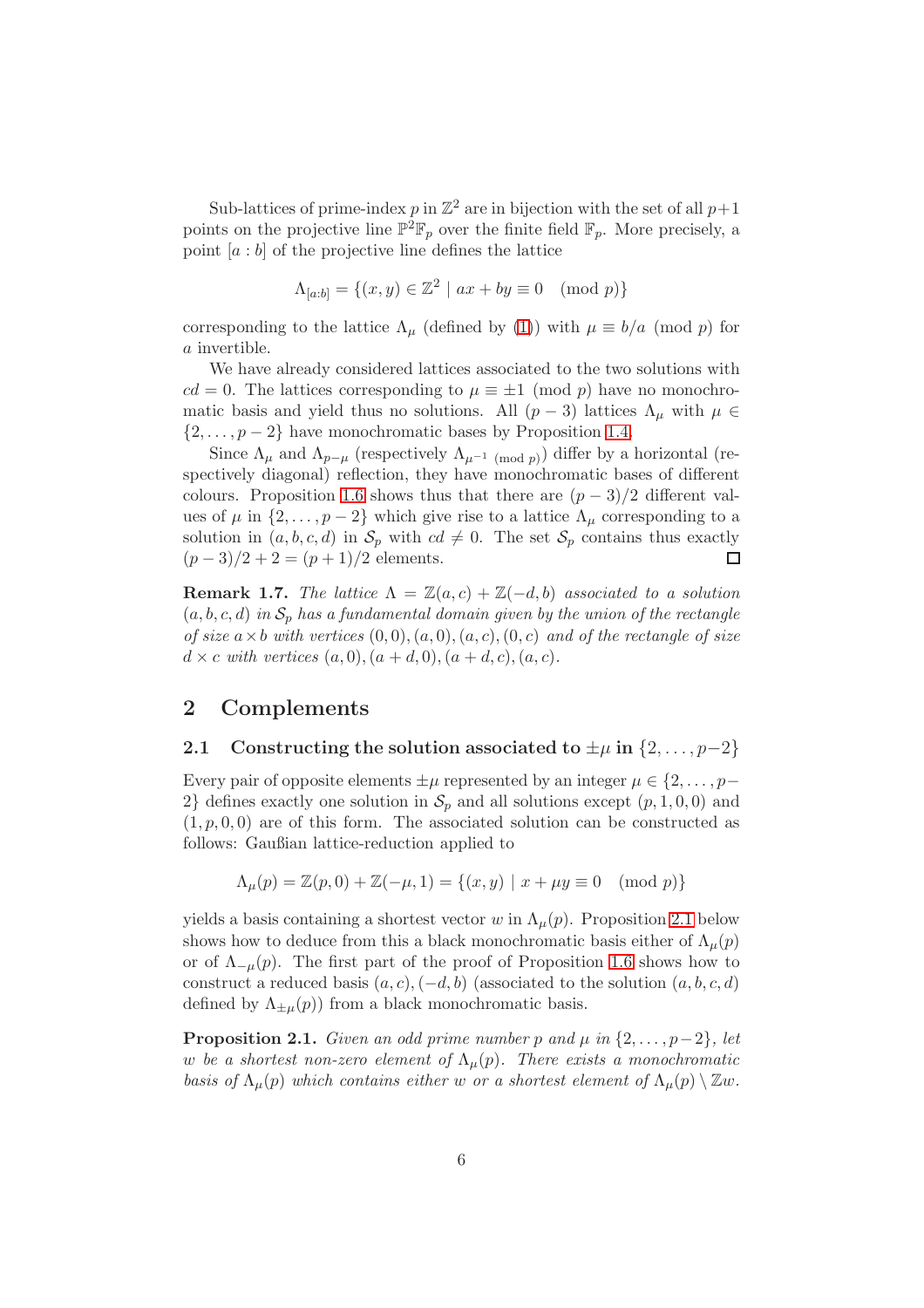*Proof.* After a rotation by a suitable angle  $k\pi/2$  and perhaps a horizontal reflection, we end up with a lattice  $\Lambda$  having a shortest non-zero element w in the open black E-NE windmill-cone. Let  $L_{+}$  be the closest affine line above  $\mathbb{R}w$  which is parallel to  $\mathbb{R}w$  and intersects  $\Lambda \setminus \mathbb{Z}w$ . If the intersection of  $L_+$  with the open black N-NW windmill-cone contains an element r of  $\Lambda$ , we get a black monochromatic basis by considering  $w, r$ .

Otherwise an easy geometric argument shows that  $L_{+}$  intersects  $\Lambda$  in a rightmost point  $v$  of the open white W-NW windmill-cone and in a leftmost point  $u$  of the open white N-NE windmill-cone and we get a white monochromatic basis by considering  $u, v$ . Since  $u, v$  are separated by the black N-NW windmill-cone containing the orthogonal line to  $\mathbb{R}w$ , either u or v is a shortest element of  $\Lambda \setminus \mathbb{Z}w$ .  $\Box$ 

### 2.2 Projective statistics

We say that a function  $f : \mathbb{N}^4 \setminus \{0, 0, 0, 0\} \longrightarrow \mathbb{R}$  defines a *projective statistic* if  $f(\lambda a, \lambda b, \lambda c, \lambda d) = f(a, b, c, d)$  for all  $\lambda \geq 1$  (i.e. if f factorises through the projection of  $\mathbb{N}^4$  into  $\mathbb{P}^3\mathbb{R}$ ). Interesting examples when studying the sets  $\mathcal{S}_p$ of solutions to Theorem [0.1](#page-0-2) are perhaps

$$
\frac{c+d}{a+b}, \frac{cd}{ab}, \frac{c+d}{\sqrt{ab}}, \frac{\min(c,d)}{\max(a,b)}, \frac{\min(a,b)}{\max(a,b)}, \text{ etc.}.
$$

We assume henceforth f continuous on (an open set of)  $\mathbb{P}^3\mathbb{R}$  and we are interested in the asymptotic (with respect to  $p \to \infty$ )) proportion  $\mu_f(\Omega)$ of elements in  $S_p$  given by the preimage  $f^{-1}(\Omega) \subset S_p$  of an open set  $\Omega$  in R. (Equivalently, one can also consider the asymptotic proportion of all elements in  $S_p$  projecting on an open set  $\mathcal O$  of  $\mathbb P^3\mathbb R$ . Observe however that the closure of  $\cup_p \mathcal{S}_p$  avoids most of  $\mathbb{P}^3 \mathbb{R}$ .)

If  $\mu_f(\Omega)$  exists (which should be the case for all reasonable continuous projective statistics f) the probability measure  $\mu_f(\Omega)$  is perhaps equal to an integral explained below.

The value  $\mu_f(\Omega)$  can of course also be approximated almost surely, either by computing the set  $f^{-1}(\Omega) \subset \mathcal{S}_p$  for a large prime p, or by choosing a large number of pairs  $(p_i, \mu_i)$  with  $p_i$  large primes and  $\mu_i$  chosen uniformly among  $\{2,\ldots,p-2\}$  leading to a lattice  $\Lambda_{\pm\mu_i}(p_i)$  having a reduced black basis and estimating  $\mu_f(\Omega)$  as the proportion of choices which lead to solutions  $(a, b, c, d)$  (computed using for example Section [2.1\)](#page-5-1) in  $\mathcal{S}_{p_i}$  with  $f(a, b, c, d)$ in Ω.

We are now going to explain a computation of  $\mu_f(\Omega)$  which is exact under an assumption of equidstribution. The famous modular curve  $\mathcal{M} =$  $\mathbb{H}/PSL_2(\mathbb{Z})$  is the moduli space for rank 2 lattices in  $\mathbb{C}$ , up to orientationpreserving similitudes. An obvious quotient  $U$  of the unitary tangent bundle of  $\mathcal M$  corresponds to sub-lattices of  $\mathbb C$  up to positive real scalings (or equivalently to geodesics of the orbifold  $M$  containing a marked point: Given a